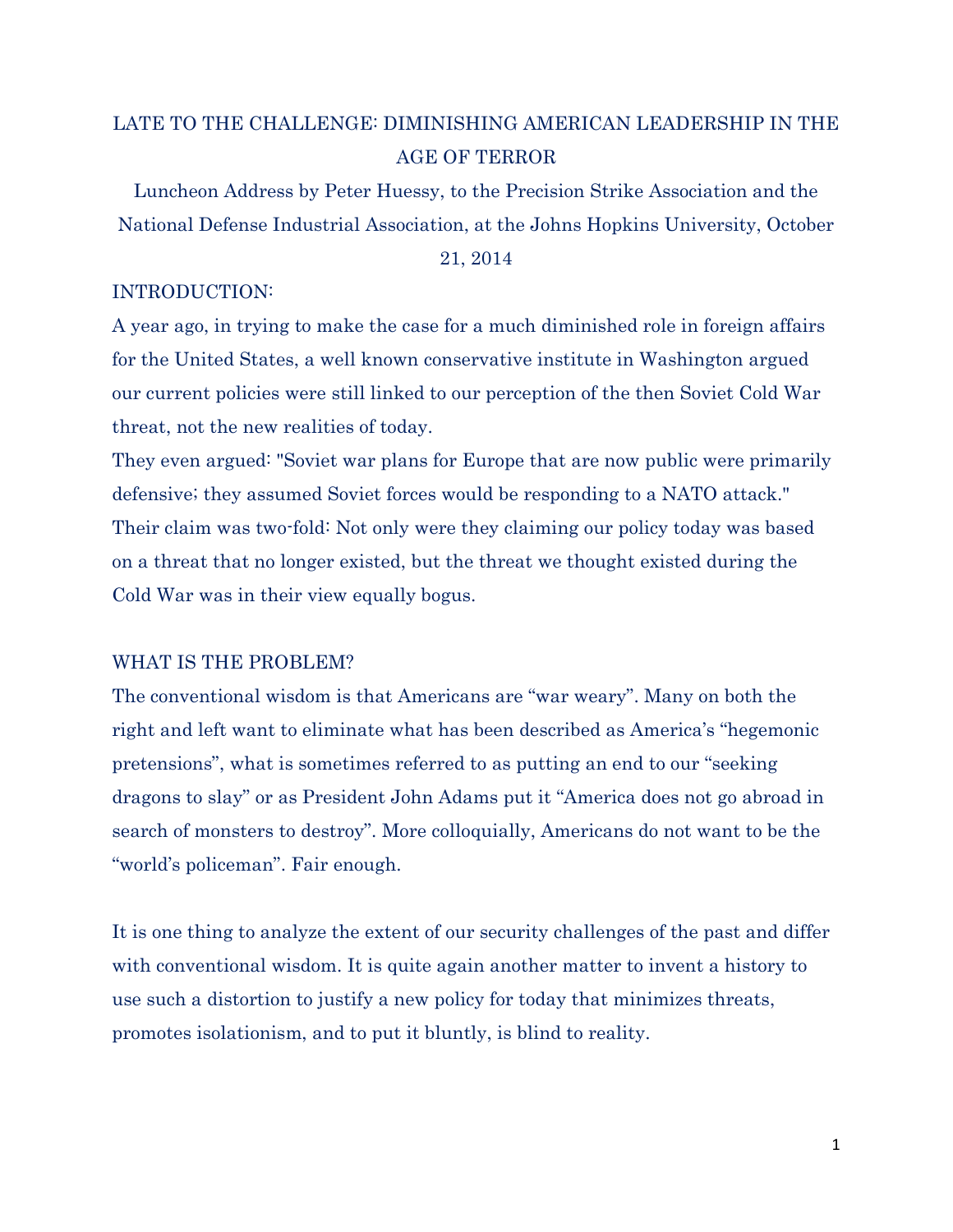As such, we may be entering the most dangerous and momentous time since the end of World War II at the same time when we are very much unprepared.

Just as we were late after 1945 in understanding the nature of the challenge of what would become known as the Cold War, so we today have not been willing to honestly face the serious security challenges of our time, especially the poisonous coalition of rogue state sponsors of terror and their jihadi affiliates. Just at the time this threat is getting more serious, the United States and its allies have been content to push for declining defense budgets and meeting fewer security obligations. This has and is making it increasingly difficult to find the leadership necessary to lead a coalition of nations to defeat the threats we face.

#### WHERE WE STAND?

The United States is making three critical mistakes.

First, much of the deterrent effect of U.S. military power is being squandered. The US and its NATO allies have not just neglected our defense needs. The US alone has cut its defense budgets by a cumulative \$2.5 trillion from the base budget of 2009, but too many leaders have adopted a stance that views military power as the problem and not part of the solution.

In the United States, critics of both wars in Afghanistan and Iraq have conflated the use of US military power or its very presence as causing the terrorism or aggression we face around the world. They see less military presence, even a complete withdrawal from parts of the world, as the key to a more peaceful world. Thus our leaders pre-emptively apologize to our friends and enemies that such military "strikes" as we undertake will be "pin- pricks" and "unbelievably small".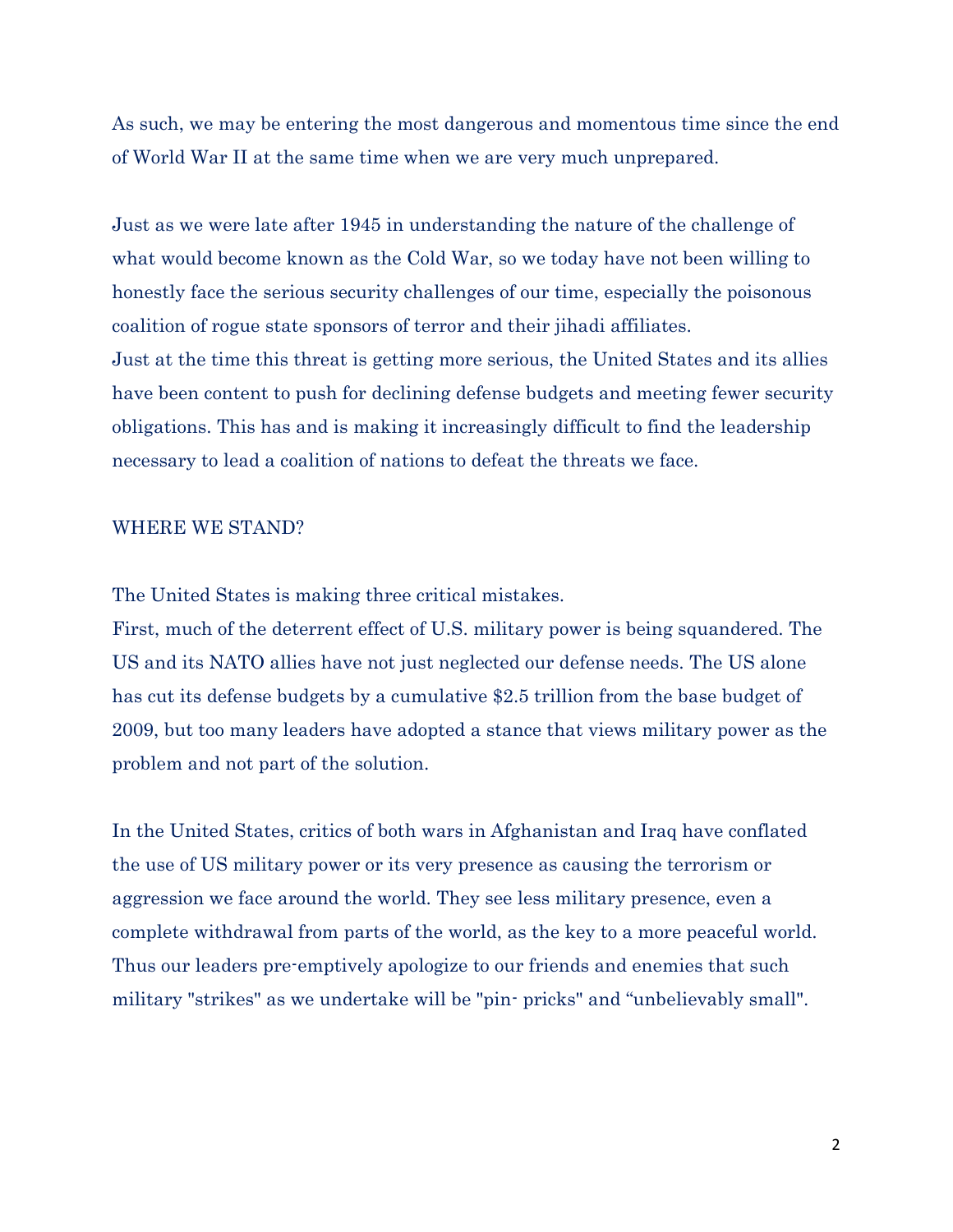But this tendency to "Always blame America first" was wrong in 1984 as Ambassador Kirkpatrick explained then and it is wrong now.

The second mistake we are making is we are often not serious about the threats we face. This is true even when we decide the threats are real and warrant action. This has been a long standing mistake.

For example, in June 2000, 14 months before 9-11 but almost eight years after the 1993 first attack on the World Trade Center, the top administration counterterrorism expert, Richard Clarke, told a private Congressional briefing that "we [the US] could not prioritize the terrorist threats we faced because there were too many", concluding neither could the administration "prioritize how to spend counterterrorism funds."

The third mistake is also one of long standing. We have assumed our adversaries are adherents to international law, support "stability", hold similar humanitarian concerns and are afraid of "being isolated". And we believe our enemies understand, and even care, that they will eventually pay a steep price for their behavior--due to what we always describe as "tough" economic sanctions—presumably serious enough to compel the bad guys to decide not to act badly anymore.

This leads to the further assumption that our adversaries will eventually realize there is no long term benefit to committing aggression in the first place. And this in turn leads American leaders to believe a series of peaceful deals are possible given that is the only "reasonable alternative" for our enemies to pursue. We then view our adversary's intransigence as largely a reaction to our "unfair" negotiating positions or our threatening behavior.

For example, the late Senator Specter traveled to Iraq in June 1990 and concluded Saddam Hussein was "sincere" and that he had no territorial designs on his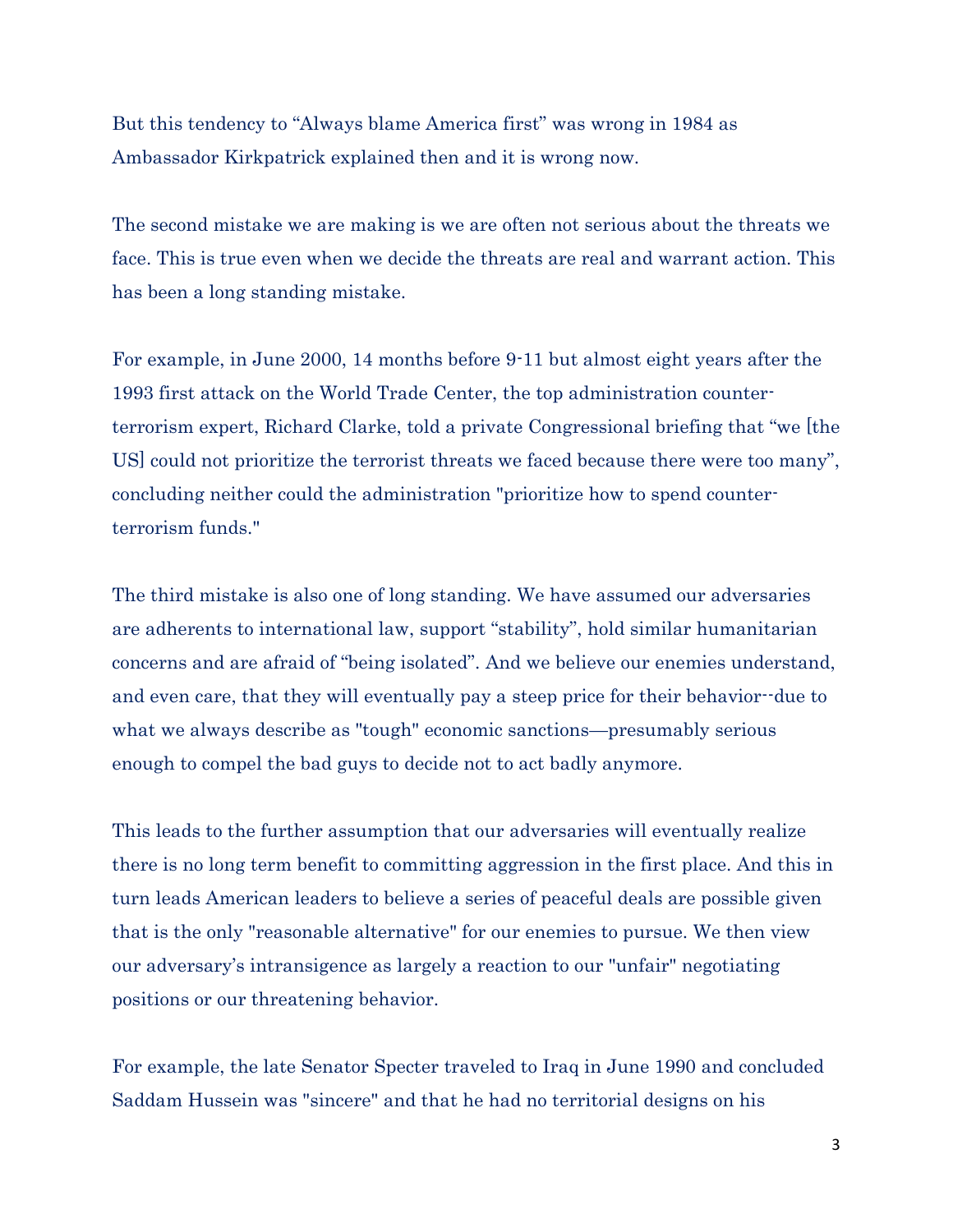neighbors. He returned to Washington and led a successful effort to block sanctions against Iraq which were then under serious consideration by the Bush administration. Two months later Saddam invaded Kuwait.

So squandering our once credible military capability, lacking seriousness in facing our security dangers and failing to understand the intentions of our enemies are all serious problems. Taken together they are markedly increasing the dangers to our Republic and our allies, just at a time when as I have noted, American leadership is increasingly uncertain.

#### RESPECTING AMERICAN POWER

Let's examine these issues in some detail.

The most serious mistake is the squandering of the **respect** once given America's combined military and diplomatic power.

We have contributed, sadly, to this state of affairs. We drew a red-line in the sand over Syria's use of chemical weapons, which many took seriously. But then the line disappeared in the first political sand storm.

ISIS, the Islamic State of Iraq and the Levant, another murderous spawn of Islamic jihad, was dismissed as a junior affiliate of more serious terrorist threats, even as US intelligence sources for the past year warned both Congress and the administration of ISIS's armed expansion and growing danger to both Syria and Iraq.

A CRS report to Congress in June 2014 warned "Senior U.S. officials have *over the* past year] stated that ISIL poses a serious threat to the United States and maintains training camps in Iraq and Syria".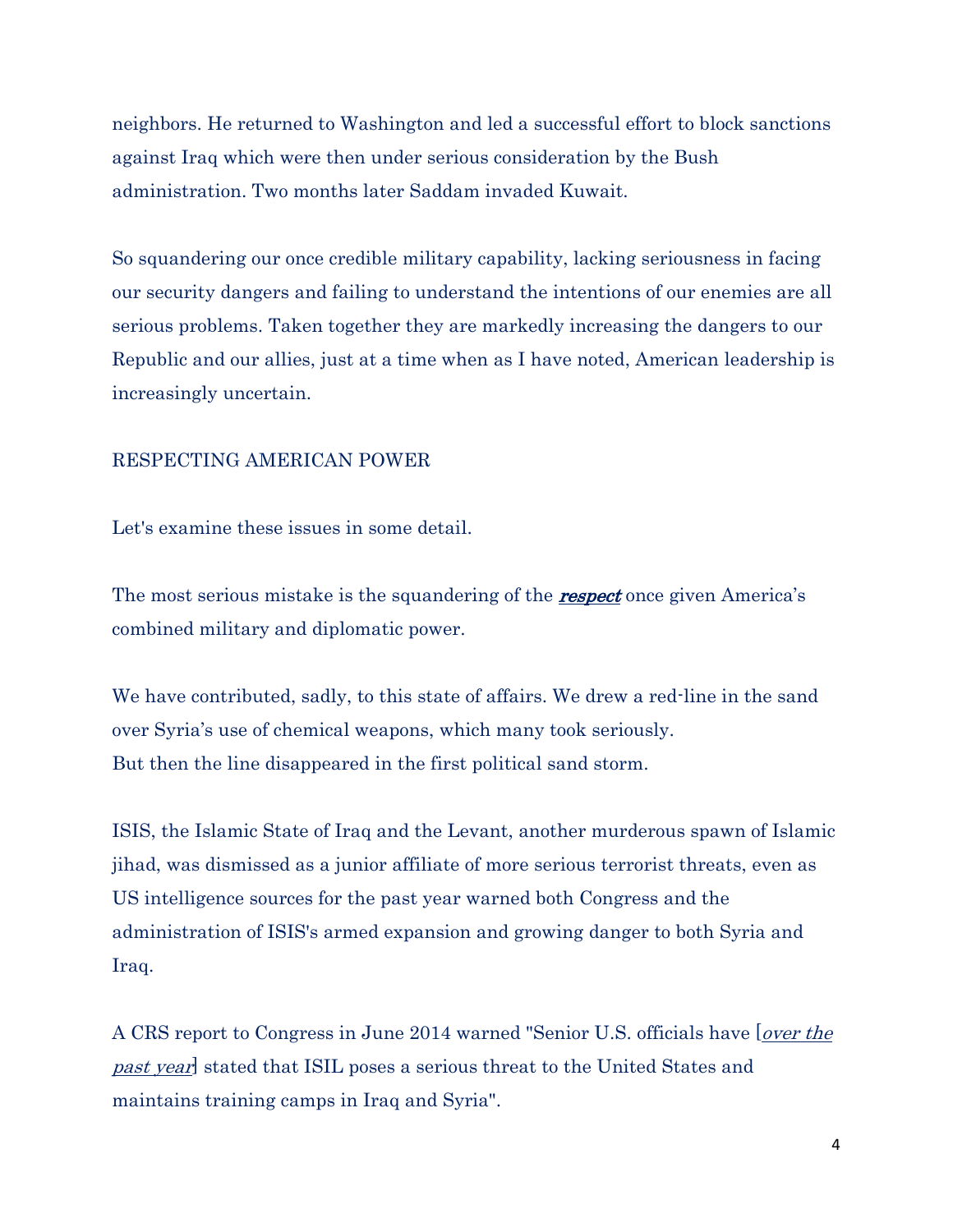Much conventional wisdom remains convinced that the American electorate has no interest in "more war". But in such a belief contains the very seeds of conflict the American public seeks to avoid. Withdrawing precipitously from the international arena—[Iraq]--avoiding "war"-- does not buy us peace. It buys us the presence of bad actors that march in where a vacuum has been created. And this creates greater threats to the US, threats which we ironically initially shied away from facing by retreating.

As former Secretary of State Henry Kissinger warned us: "A free standing diplomacy is an ancient American illusion. History offers few examples of it. The attempt to separate diplomacy and power results in power lacking direction and diplomacy being deprived of incentives."

The former Prime Minister of Australia put it this way: "When confronted with similar isolationist public perceptions, Prime Minister Margaret Thatcher and President Ronald Reagan, because of their extraordinary "complete cultural selfbelief" succeeded as "...the world shifted toward them" as they led the US and Great Britain with a policy of "peace through strength".

## IS AMERICA SERIOUS?

The second great mistake we have made is the lack of seriousness with which we are willing to confront even those threats we admit must be faced.

Consider the deployment of missile defenses in Europe—a sound idea. The leftists in the dominant media, most of Hollywood, and academia charged US missile defense deployments in Europe "might upset the Russians" or "fuel an arms race".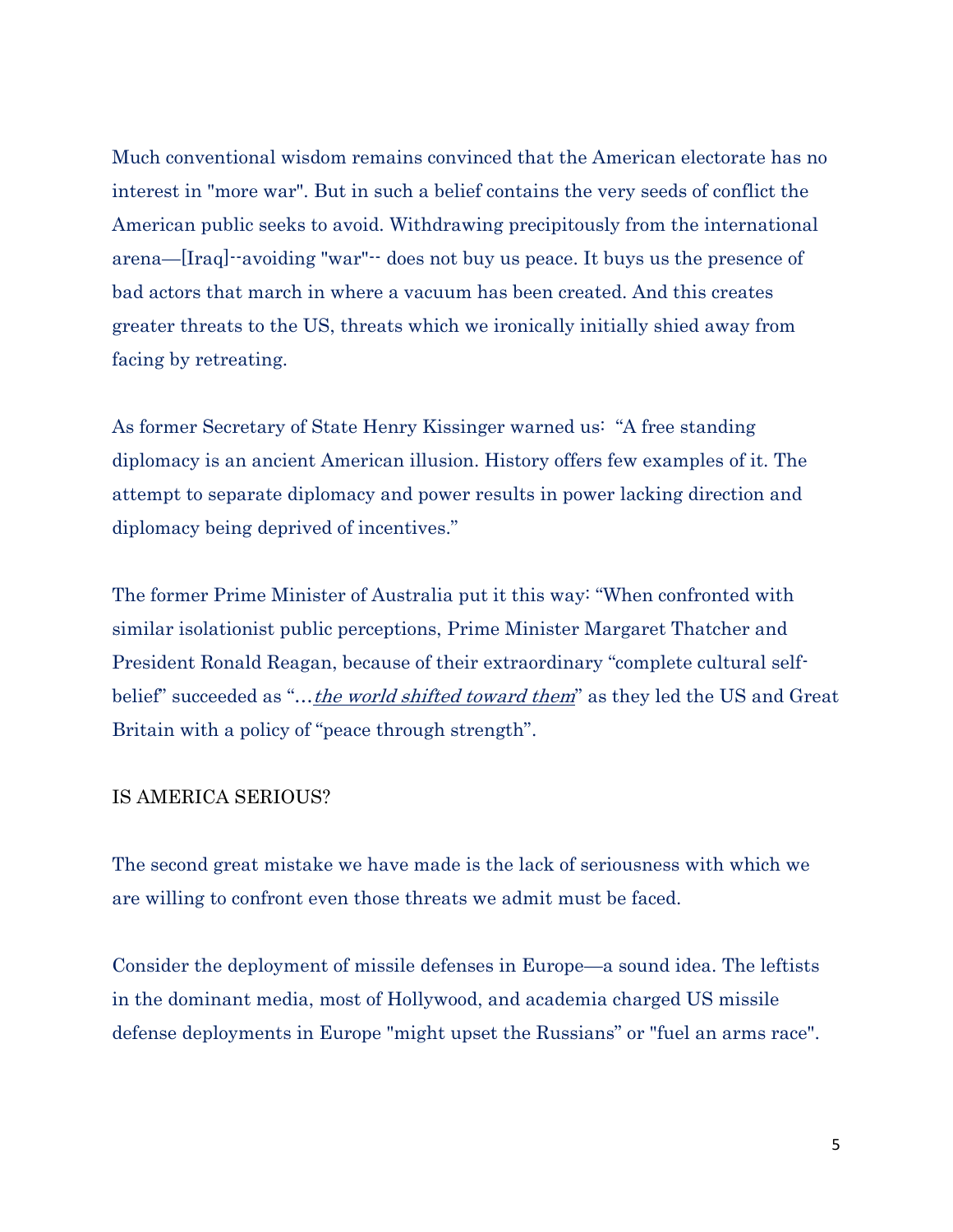Their criticism started with the first proposed defense deployments early in the George W. Bush administration but continued long after the Polish and Czech governments had agreed to install the missiles and associated radars.

Today, we are again told the **new** deployments of missile defense elements—the EPAA-- will "Inflame tensions" as missile defense opponents put it recently.

But the missile defenses in Europe deployed by NATO are in response to deployed missiles or the threats of such deployments by Iran and Russia, not the other way around. It's Russian and Iranian missiles that are creating tensions as well as the aggression and terrorist acts both nations carry out under the security umbrella of these weapons.

This lack of seriousness extends to our allies as well. We are now going to deploy an admitted limited number of new THAAD--Terminal High Altitude Air Defenses- missile defense batteries in the Republic of Korea (ROK). This is a good thing. But a spokesman for the ROK government felt compelled to reassure China and Russia the missile defenses are "only to protect American troops" and are not part of any emerging ROK-US "missile defense cooperative effort."

On the other hand, Russia threatens to deploy Askander nuclear tipped missiles in the Crimea along with other nuclear armed bomber cruise missiles with the range to threaten all of Western Europe, (previously forbidden by the INF treaty), and our arms control aficionados blame the deployment on American and NATO missile defenses!

So too in the face of flagrant Russian aggression against Ukraine, we initially put into place only relatively weak and limited sanctions against certain Moscow entities. The sanctions would prohibit prominent Russians from banking in New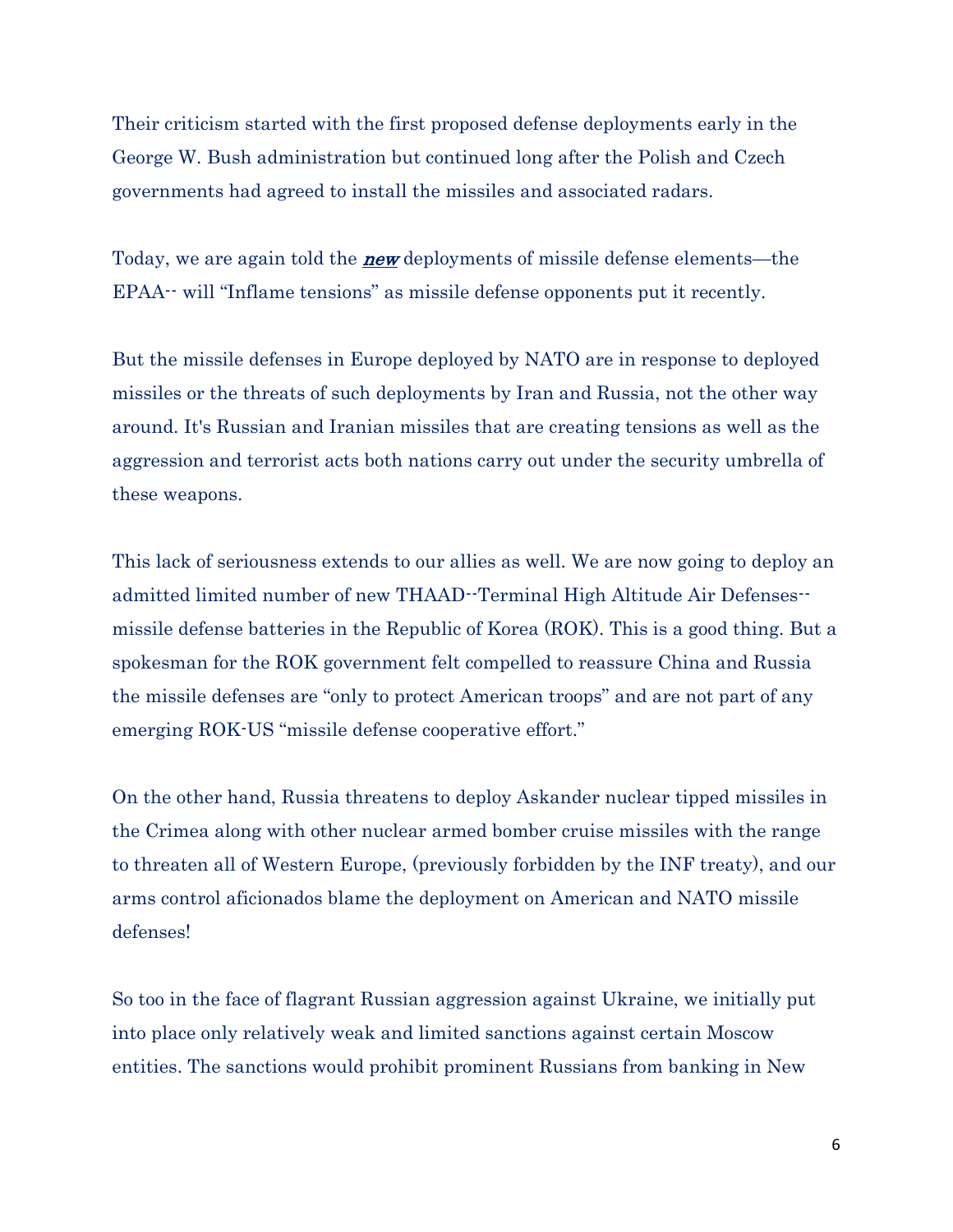York City. But such Russians have no interest in opening up a checking account at Chase Manhattan, the free toaster notwithstanding.

Since then our sanctions have been measurably strengthened--but the first action is what was noticed and it was lacking in seriousness. Even today, it is unclear what sanctions we are prepared to put into place, a lack of resolve that is associated with a lack of seriousness.

And Moscow no doubt takes comfort when they see NY Times published essays proclaiming that Putin's "non-invasion" of Ukraine is simply out of concern for "corruption" in the Kiev government.

On top of making excuses for our enemies, we go out of our way to signal our adversaries even when we announce that military power will be used that its use will not be used to actually defeat anyone. Airstrikes are to only be "pin pricks". Military campaigns are described as "Unbelievably small".

And we unfortunately unilaterally circumscribe our military capability immediately as we pledge "No boots on the ground" or only "for limited objectives" or "to only protect American personnel".

And even later, when we change our own rules to expand the scope of our efforts, our friends do not understand why we did not do so right up front and our enemies take us less seriously as they plot and scheme in the interim.

Years ago, President Eisenhower is reported to have warned his successor about just such a tactic: "Never tell your enemies what you will **not** do"! In short, these tactics, while perhaps popular, denote a lack of seriousness which our adversaries see as incentives for their continued aggression while our friends doubt our resolve and strength.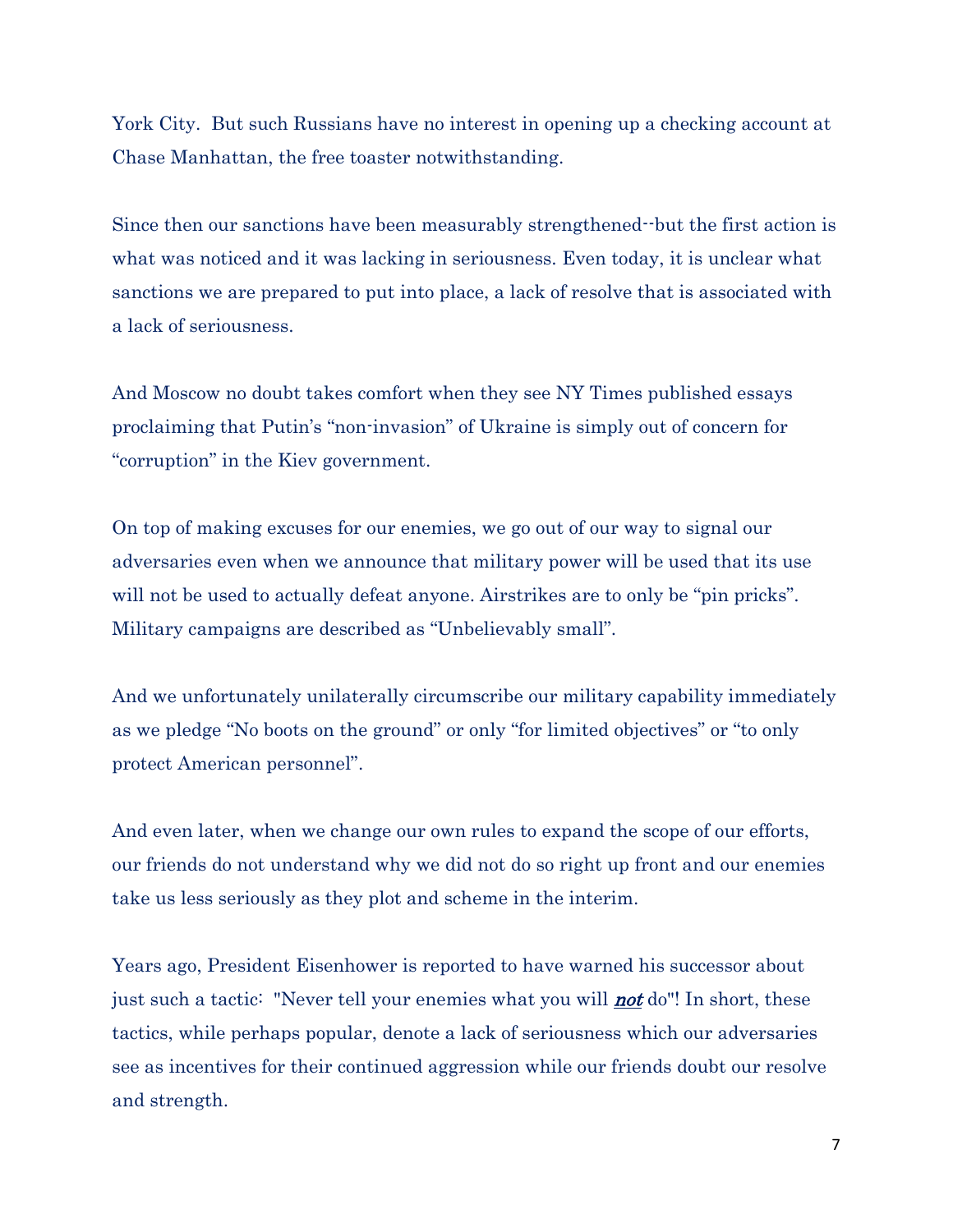It appears we are picking only those tools of war designed not to upset our adversaries rather than the tools needed to get the job done.

# THEY ARE LIKE US

The third mistake we make is assuming our enemies actually share some common objectives—such as stability, not being "isolated" and wanting the moral approval of the "international community".

When we do this, we enter the geopolitical arena handicapped by thinking some kind of UN sponsored "deal" upholding international law is the only workable solution to the threats we face.

## IRAN BEFUDDLEMENT

Nowhere is this befuddlement more obvious than in the more than three decades of relations with the Islamic Republic of Iran. During this period, we have engaged in a variety of kabuki dances with Tehran, always assuming a deal in which America is no longer the "Great Satan" and the mullahs do not seek nuclear weapons.

In the current discussions with Iran over its nuclear program, the US has said it will not address Iran's 30 plus years of sponsorship of terror nor their major ballistic missile production programs, although we officially designate Tehran as the top state sponsor of terror in the world and have assessed its missile programs as dangerous.

We also fail to understand that Iran, for example, calls the US the "great arrogance"—because we were the major country putting together the "rules of the road" internationally following World War II. And it is precisely these rules that Tehran wants to drop onto the next ash-heap of what they consider historically bad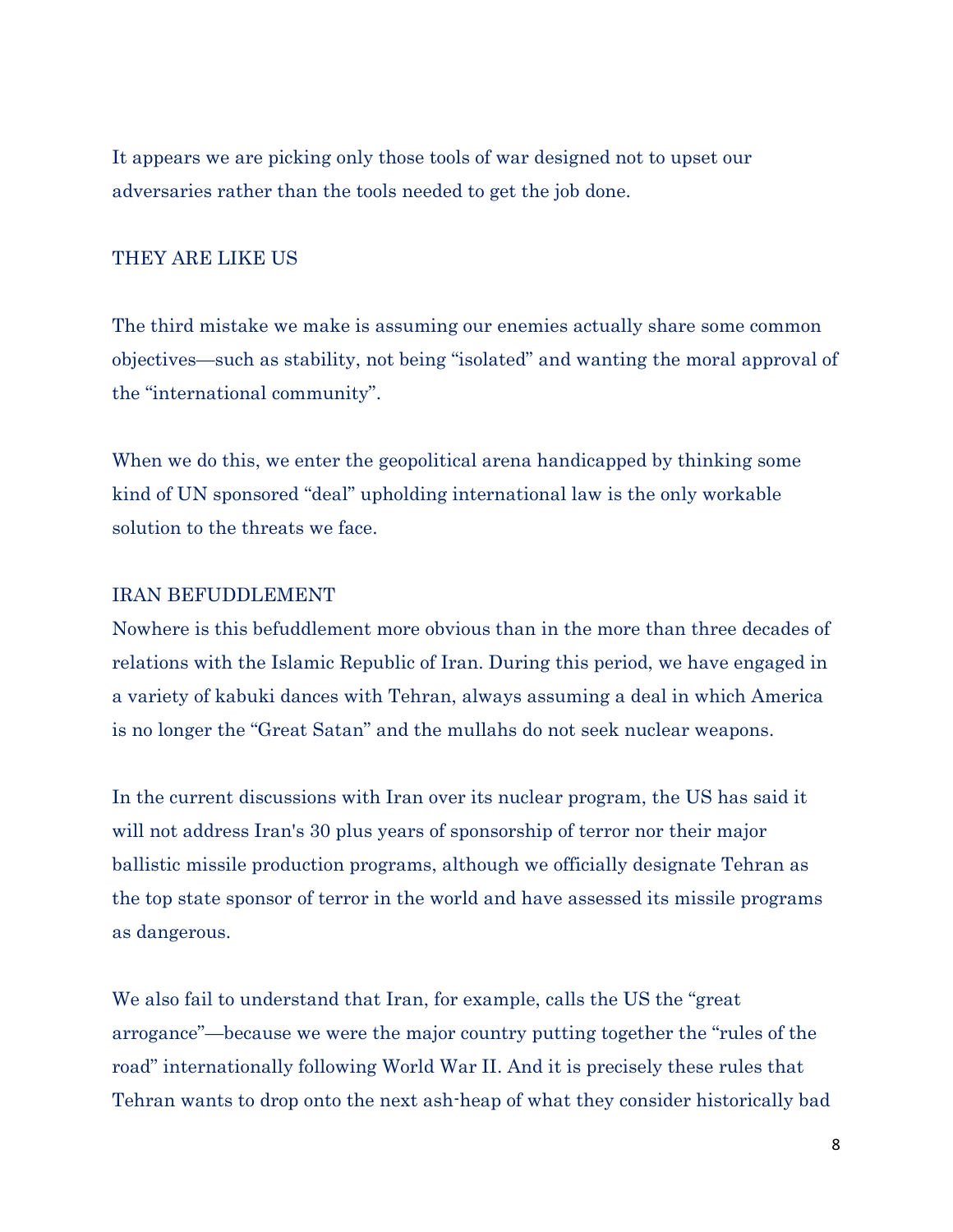ideas. There is a message there! But we are not listening. We assume they will abide by the very international rules they are devoted to destroying.

We also fool ourselves believing that Tehran's extraordinarily robust missile production programs costing tens of billions of dollars is not a threat to us. After all we reassure ourselves, when asked whether an East Coast third missile defense site would be highly beneficial to protect America from Iranian missiles, the administration reassures the American people that the mullahs' missiles cannot reach New York-- yet!

And even when we acknowledge the rockets can hit targets throughout the Middle East, especially US allies and key security facilities, we quietly and cleverly find a way to blame it on something other than Tehran.

For example, our intelligence reports to Congress proclaim in all seriousness that Iran's missiles and even its nuclear programs are to ensure regime survival—it's a "deterrent" we are told. Well who can argue with that?

After all, without their rockets and their nukes (which we are assured they do not have) they would be wide open to a US invasion, don't you see? And if the United States or Israel has nuclear weapons why cannot Iran?

The implicit lesson of course, and this is often repeated by many in the so-called "arms control community", is that if you "keep" your nuclear weapons, then the US won't "invade". This has then been used to justify calling for further concessions to Iran including most recently dropping the IAEA requirement that Tehran come clean on its previous nuclear warhead and weapons work.

For example, many "arms control" supporters of a nuclear deal with Iran justify Iran's reluctance to give ups its nuclear program with the admonishment that once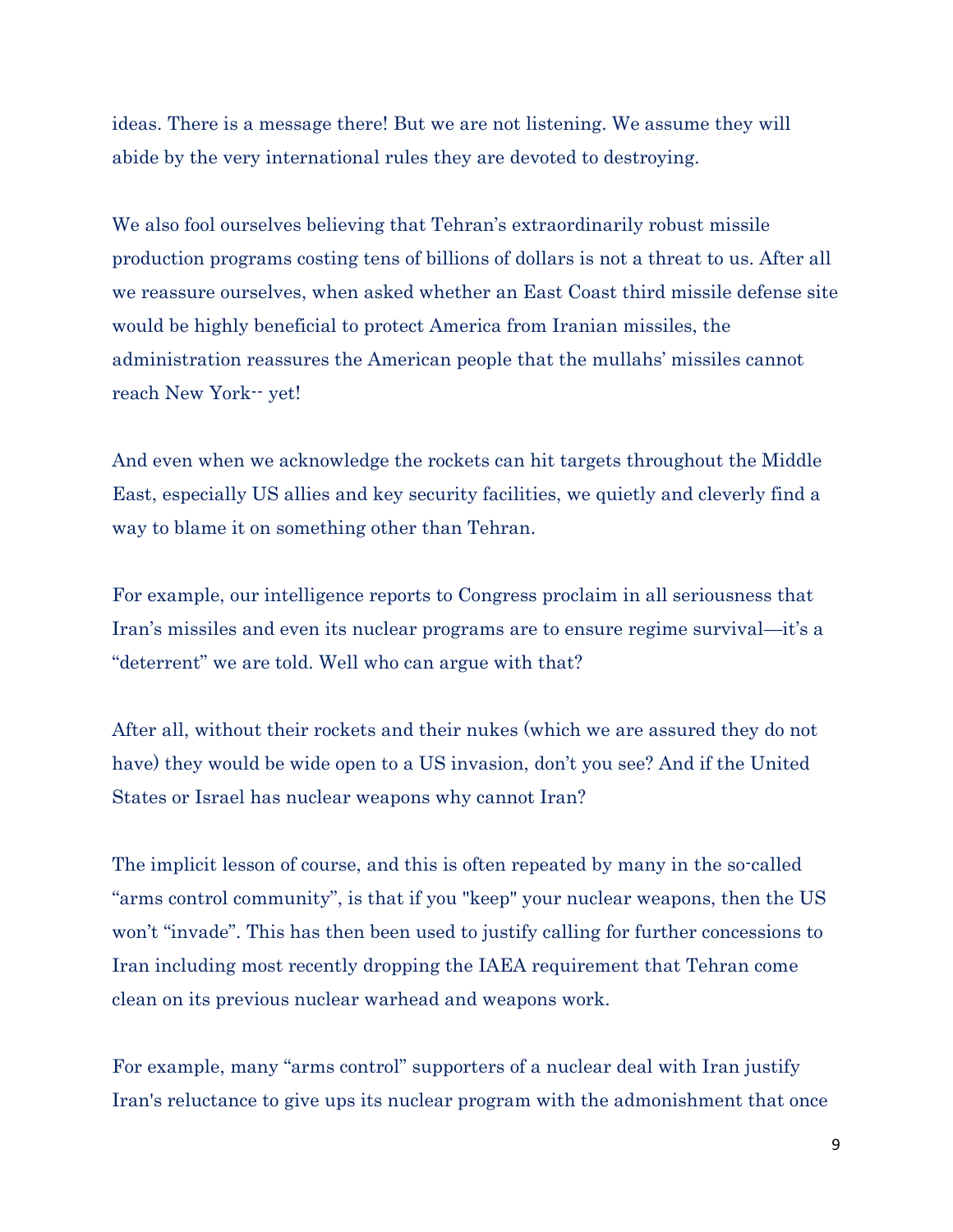Libya gave up its nuclear centrifuges in 2007, the US then bombed that country and helped overthrow the Ghaddaffi government. The arms control enthusiasts conclude that of course the Iran government has the same fears.

# **CONCLUSION**

As long as we refer to Iranian missile power as a legitimate form of Iranian "deterrence" policy we will fool ourselves into believing that Iranian missiles that back up aggression and terrorism are somehow no different than missile defenses that prevent or deter aggression and terrorism in the first place. Remember what the Prime Minister of Israel said: Hamas uses its people to protect its missiles while Israel uses its missile defenses to protect its people.

According to Glenn Greenwald of the Guardian, who helped Mr. Snowden release huge caches of American intelligence data, the true reason US fears Iranian nuclear weapons is that it would allow Iran to "deter US attacks", (26) the *implication* being Iran has every good reason to seek and build nuclear weapons.

As long as we do not take war seriously and believe our adversaries share our assumptions about the world, we will fail to deal effectively with the threats to our security.

These two factors—the lack of seriousness in protecting ourselves and our hapless misreading of our enemies—will also continue to rapidly erode what remains of the deterrent value of the military power of the US and its allies.

Thirty years ago, Ambassador Kirkpatrick also warned America, "We cannot, therefore, be indifferent to the subversion of others' independence or to the development of new weapons by our adversaries or of new vulnerabilities by our friends." (27)